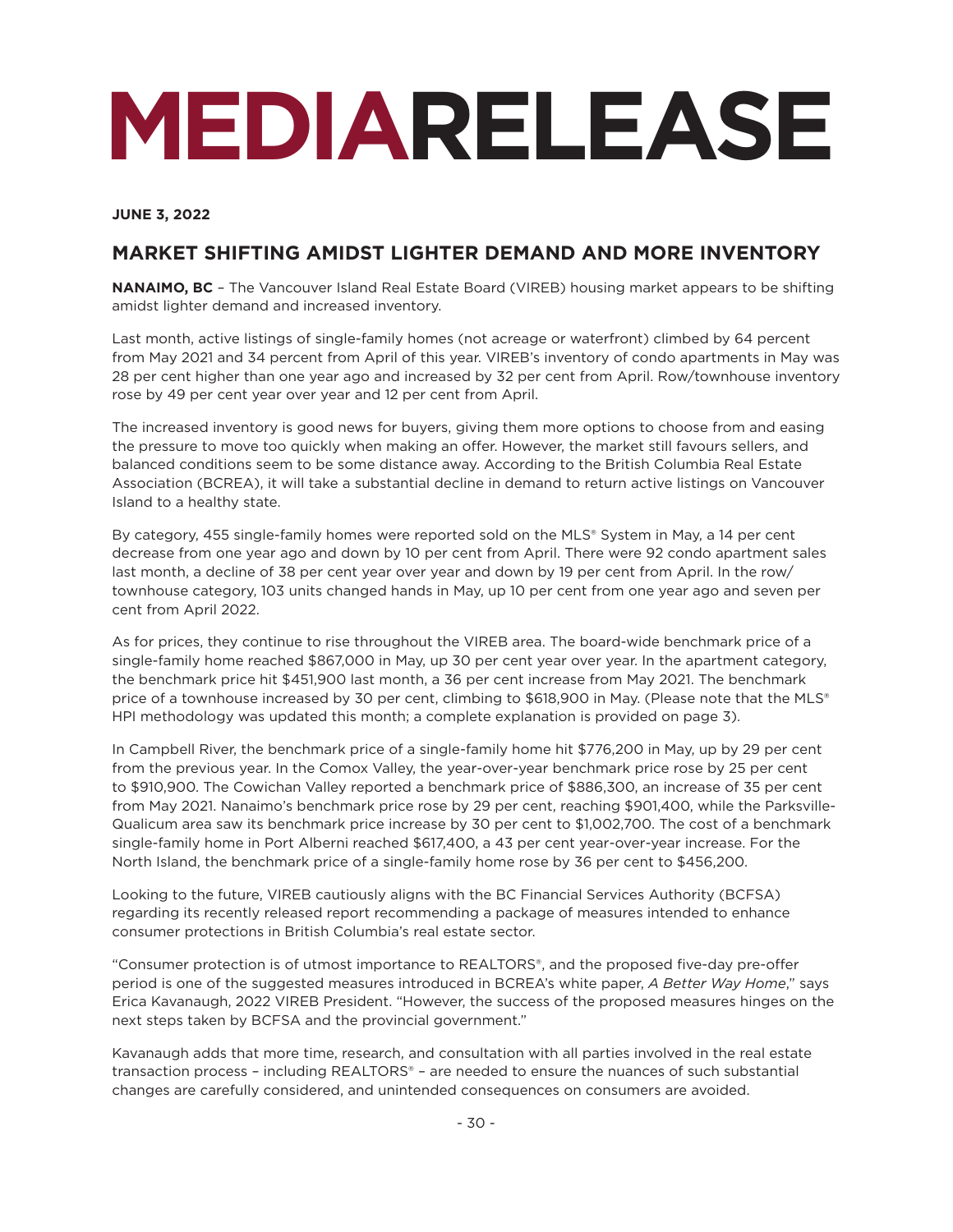*Please note: The Vancouver Island Real Estate Board (VIREB) transitioned to a new MLS® System in July 2020 and now uses a significantly different data model, which has affected our categories and terminology. For the boardsupplied graphs, single-family is now referred to as single-family detached, apartment as condo apartment, and townhouse as row/townhouse, which now includes patio homes. However, when reporting HPI numbers, VIREB still refers to single-family, apartment, and townhouse in the media release.* 

#### **ABOUT VIREB**

VIREB represents over 1,000 REALTORS' in nearly 90 member offices on Vancouver Island, from the Malahat in the south to the northern tip.

VIREB cautions that average price information can be useful in establishing trends over time but does not indicate the actual prices in centres comprised of widely divergent neighbourhoods or account for price differential between geographic areas.

Trademarks are owned or controlled by The Canadian Real Estate Association (CREA) and identify real estate professionals who are members of CREA (REALTOR') and/or the quality of services they provide (MLS<sup>®</sup>).

Visit our website for updated information at [www.vireb.com.](http://www.vireb.com)

**HPI Note:** Areas with insufficient data do not generate statistics and are not included in the HPI graphs.

#### **CONTACTS**

**Erica Kavanaugh, President: 250.248.4321 Kelly O'Dwyer, President-Elect: 833.817.6506 Ian Mackay, Past President: 250.248.4321**

For localized commentary, please contact:

**Campbell River** Joanne Millar: 250.286.3293 **Comox Valley** Sue Russell: 250.334.9900 **Cowichan Valley** Susan Perrey: 250.245.2252 **Nanaimo** Deana Baumel: 250.751.1223 Kelly O'Dwyer: 833.817.6506 **Parksville-Qualicum** Erica Kavanaugh: 250.248.4321 **Port Alberni-West Coast** Judy Gray: 250.726.2228

**Directors-at-Large** Janet Scotland: 833.817.6506 David Procter: 250.339.2021 Ian Mackay: 250.248.4321

**MLS® HPI Media Contact** Communications Department Vancouver Island Real Estate Board [communications@vireb.com](mailto:communications%40vireb.com?subject=) 250.390.4212